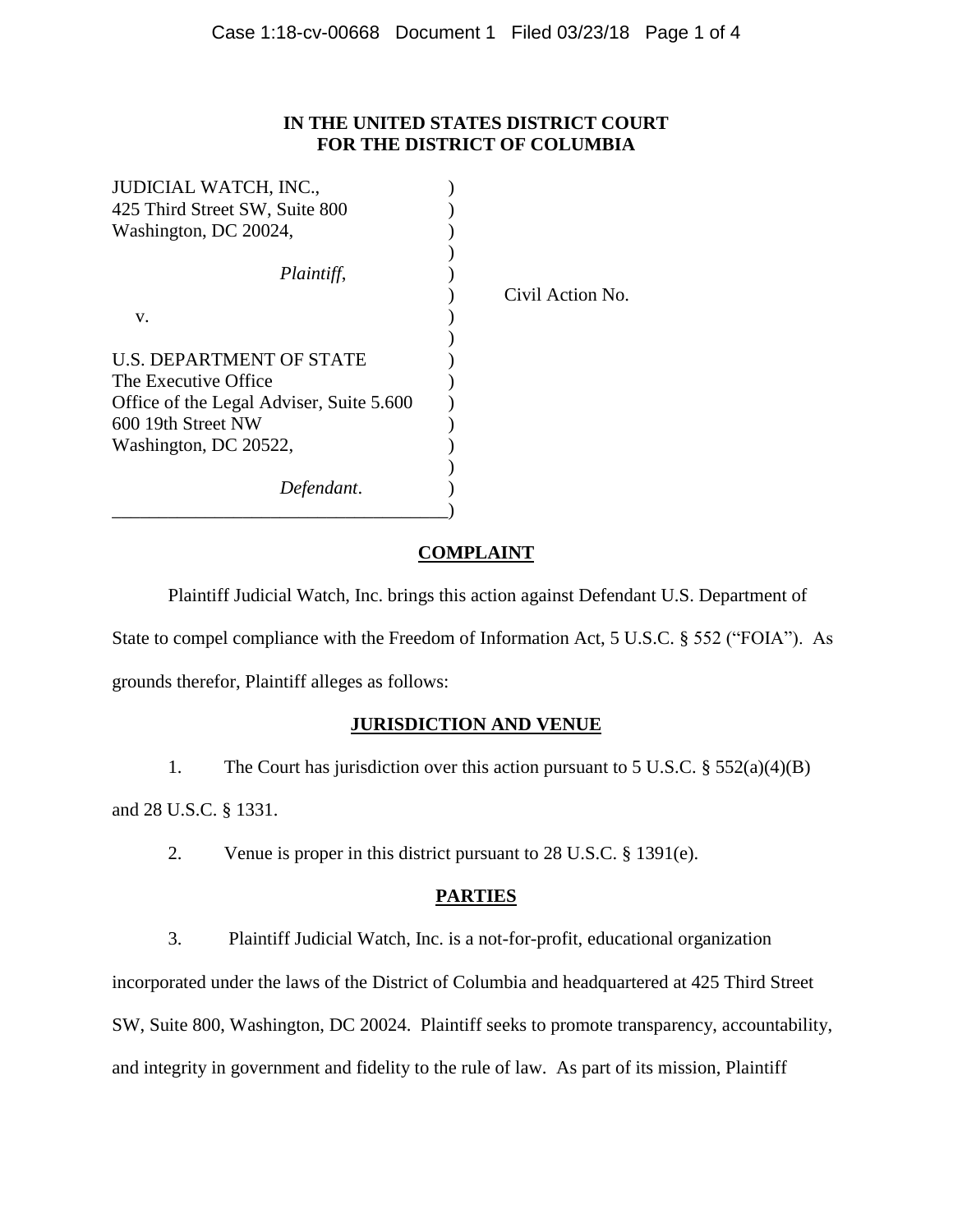regularly requests records from federal agencies pursuant to FOIA. Plaintiff analyzes the

responses and disseminates its findings and the requested records to the American public to

inform them about "what their government is up to."

4. Defendant U.S. Department of State ("State Department") is an agency of the

United States Government headquartered at 2201 C Street NW, Washington, DC 20520. The

State Department has possession, custody, and control of records to which Plaintiff seeks access.

## **STATEMENT OF FACTS**

5. On October 23, 2017, Plaintiff submitted a FOIA request to the U.S. Department of State ("DoS" or "State") seeking the following:

1. Any and all records regarding, concerning or relating to any contracts, grants or other allocations/disbursements of funds by the State Department to the Open Society Foundation ("OSF") and/or any OSF subsidiaries/affiliates, and/or OSF personnel operating in Columbia, as well as the following entities: Fundacion Ideas para la Paz; La Silla Vacia; DeJusticia; Corporacion Nuevo Arco Iris; Paz y Reconciliacion; Global Drug Policy Program; and news portal Las Dos Orillas. Such records shall include, but not be limited to proposals, contracts, requests for funding, payment authorizations, invoices and similar budget records, as well as any and all related communications, whether by e-mails, text messages, or instant chat, between State Department officials, employees or representatives and officials, employees or representatives of the U.S. Agency for International Development ("USAID").

2. Any and all records of communication, whether by e-mails, text messages, or instant chats, between any officials, employees or representatives of the State Department in Columbia, including but not limited to Ambassador Kevin Whitaker, and any officials, employees or representatives of the Open Society Foundation, its subsidiaries/affiliates, and/or those entities identified in Bullet 1.

3. Any and all assessments, evaluations, reports or similar records relating to the work of OSF in Columbia, its subsidiaries/affiliates and/or the other entities identified in Bullet 1.

4. Any and all records of communication transmitted via the State Department's SMART system sent to or from any employee of the U.S. Government operating under the authority of the Chief of Mission in Bogota that pertains to OSF, its subsidiaries/affiliates and/or the other entities listed in Bullet 1.

The time frame of the request was identified as January 1, 2015 through the present.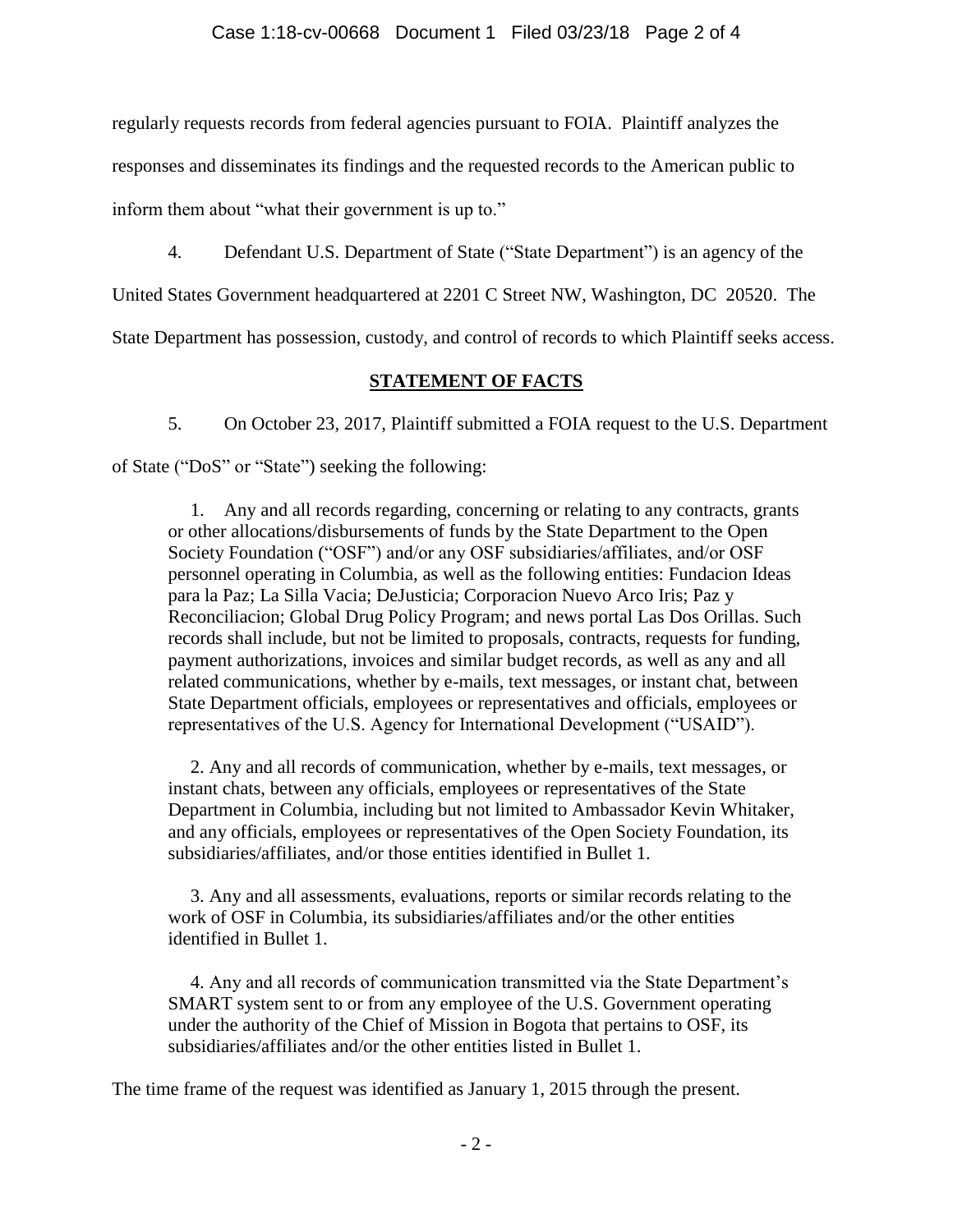### Case 1:18-cv-00668 Document 1 Filed 03/23/18 Page 3 of 4

6. By letter dated November 27, 2017, State confirmed that it received the request on October 31, 2017 and assigned the request Tracking Number F-2017-16690.

7. As of the date of this Complaint, Defendant has failed to: (i) produce the requested records or demonstrate that the requested records are lawfully exempt from production; (ii) notify Plaintiff of the scope of any responsive records Defendant intends to produce or withhold and the reasons for any withholdings; or (iii) inform Plaintiff that it may appeal any adequately specific, adverse determination.

#### **COUNT I**

### **Violation of FOIA, 5 U.S.C. § 552**

8. Plaintiff realleges paragraphs 1 through 7 as if fully stated herein.

9. Plaintiff is being irreparably harmed by reason of Defendant's violation of FOIA, and Plaintiff will continue to be irreparably harmed unless Defendant is compelled to comply with FOIA.

10. To trigger FOIA's administrative exhaustion requirement, Defendant was required to determine whether to comply with Plaintiff's request by November 30, 2017 at the latest. At a minimum, Defendant was required to: (i) gather and review the requested documents; (ii) determine and communicate to Plaintiff the scope of any responsive records Defendant intended to produce or withhold and the reasons for any withholdings; (iii) inform Plaintiff that it may appeal any adequately specific, adverse determination; and (iv) make the records available promptly thereafter. *See*, *e.g.*, *Citizens for Responsibility and Ethics in Washington v. Federal Election Commission*, 711 F.3d 180, 188-89 (D.C. Cir. 2013).